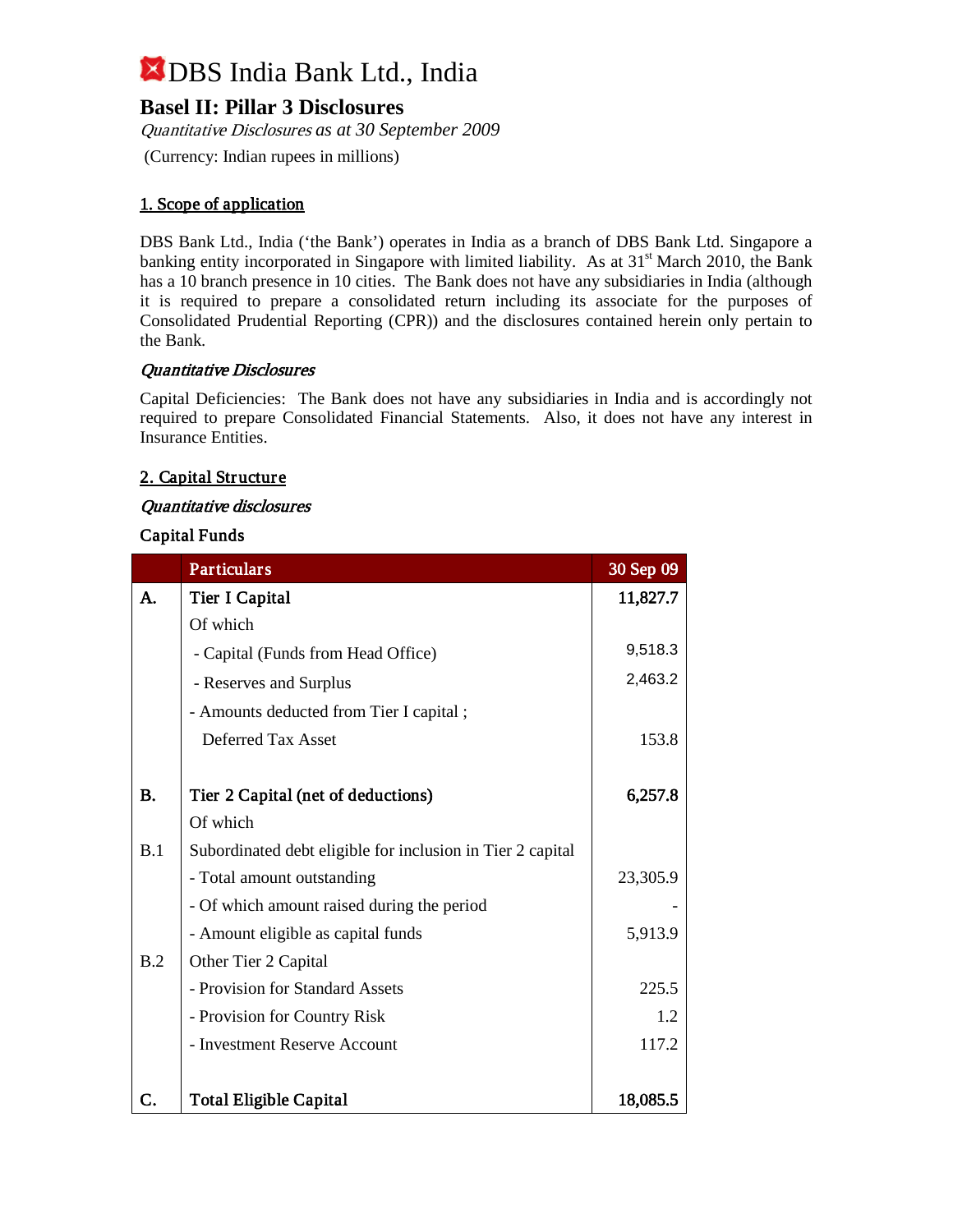### **Basel II: Pillar 3 Disclosures**

Quantitative Disclosures *as at 30 September 2009* (Currency: Indian rupees in millions)

| <b>Particulars</b>                  | $Sep-09$ |
|-------------------------------------|----------|
| Tier 1 Capital                      | 11,827.7 |
| <b>Total Capital</b>                | 18,085.5 |
| <b>Total Capital Required</b>       | 8,743.5  |
| Tier 1 Capital ratio                | 12.17%   |
| <b>Total Capital Adequacy ratio</b> | 18.62%   |

### 3. Capital Adequacy

### Quantitative disclosures

|               | <b>Particulars</b>                                                               | 30 Sep 09 |
|---------------|----------------------------------------------------------------------------------|-----------|
| $\mathsf{A}$  | Capital requirements for Credit Risk (Standardised<br>Approach)                  | 6,002.0   |
| <sub>B</sub>  | Capital requirements for Market Risk (Standardised<br><b>Duration Approach</b> ) |           |
|               | - Interest rate risk                                                             | 1,947.0   |
|               | - Foreign exchange risk                                                          | 270.0     |
|               | - Equity risk                                                                    |           |
| $\mathcal{C}$ | Capital requirements for Operational risk                                        | 524.5     |
| D             | Capital Adequacy Ratio of the Bank (%)                                           | 18.62%    |
| E             | Tier 1 CRAR $(\%)$                                                               | 12.17%    |

#### 4. General Disclosures

### General Disclosures for Credit Risk

### Quantitative Disclosures

### Credit Exposure

| <b>Particulars</b>    | 30 Sep 09 |
|-----------------------|-----------|
| Fund Based (advances) | 37,382.0  |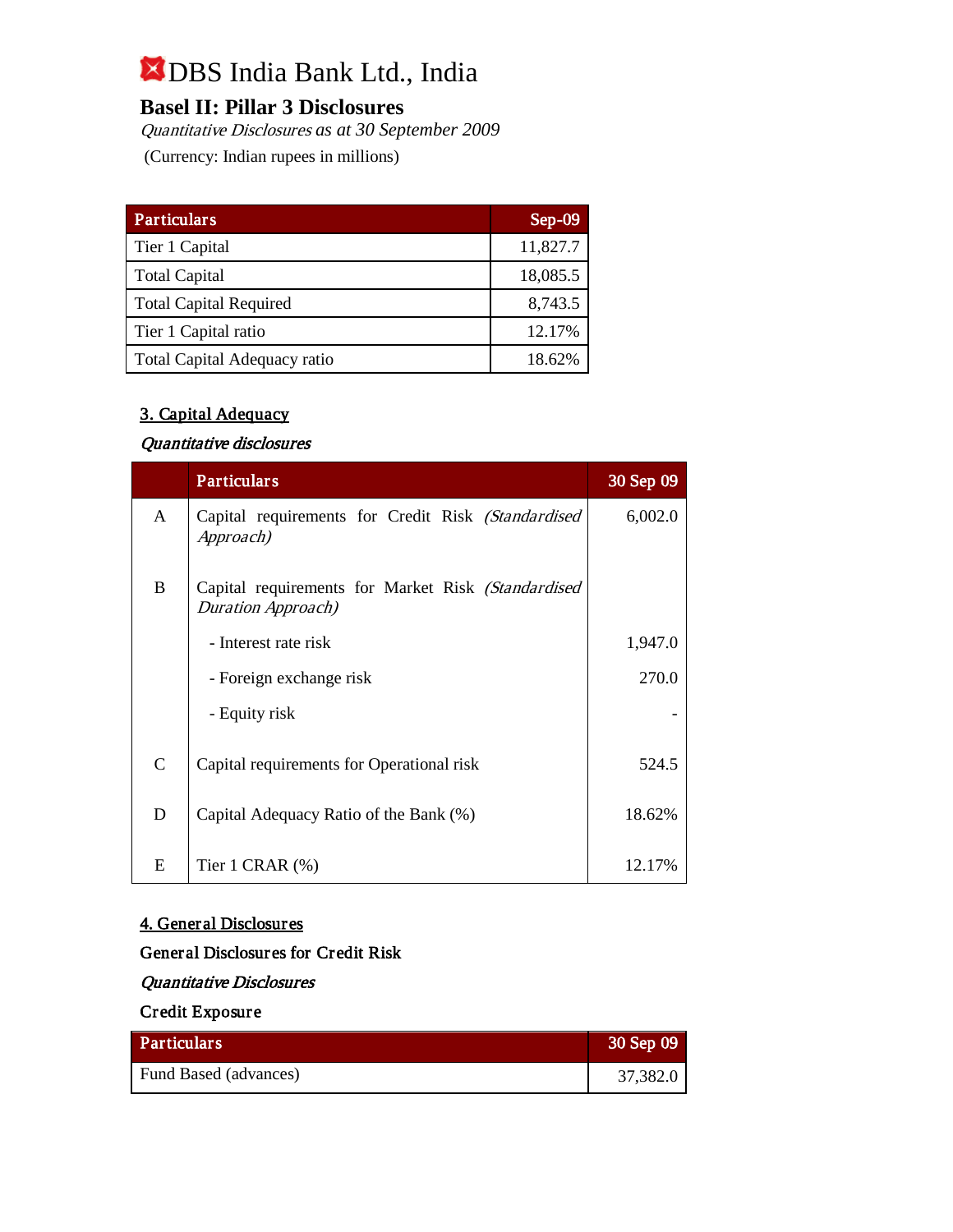### **Basel II: Pillar 3 Disclosures**

Quantitative Disclosures *as at 30 September 2009* (Currency: Indian rupees in millions)

| Non Fund Based * | 07.070.0<br>u |
|------------------|---------------|
|------------------|---------------|

\* The amount includes trade exposures and FX/derivative exposures.

The Bank does not have overseas operations and hence exposures are restricted to the domestic segment.

#### Industry wise Exposures (Fund Based Advances)

| <b>Industry</b>                  | 30 Sep 09 |
|----------------------------------|-----------|
| NBFC's                           | 4,280.1   |
| Textiles                         | 2,002.0   |
| <b>Drugs and Pharmaceuticals</b> | 3,737.3   |
| Petro-chemicals                  | 150.0     |
| Construction                     | 3,169.7   |
| Cement                           | 393.6     |
| Computer software                | 1,334.0   |
| Trading                          | 380.9     |
| <b>Metal and Metal Products</b>  | 1,844.2   |
| Automobiles                      | 647.6     |
| <b>Food Processing</b>           | 456.5     |
| Engineering                      | 1,128.6   |
| Mining                           | 375.9     |
| Chemical, Dyes, Paints           | 465.6     |
| Telecommunications               | 617.1     |
| Roads and Ports                  | 0.4       |
| Paper and Paper Products         | 131.1     |
| Power                            | 91.1      |
| Electricity                      | 175.0     |
| Infrastructure                   | 202.3     |
| Iron & Steel                     | 350.0     |
| Electronics                      | 770.3     |
| Petroleum                        | 3,041.2   |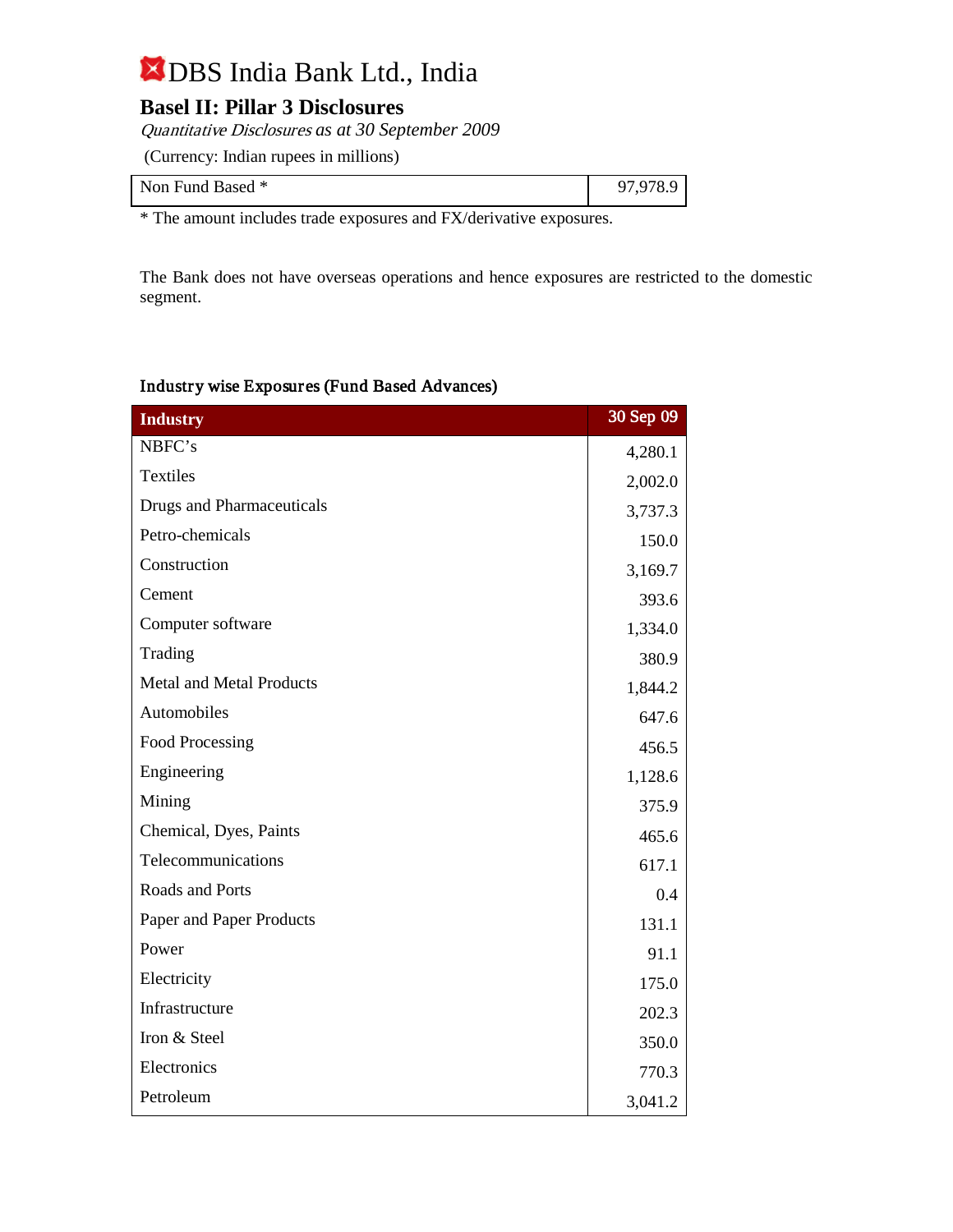### **Basel II: Pillar 3 Disclosures**

Quantitative Disclosures *as at 30 September 2009*

(Currency: Indian rupees in millions)

| Other Industries & Residual Advances | 11,637.5 |
|--------------------------------------|----------|
| <b>Total Credit Exposure</b>         | 37,382.0 |

### Industry wise Exposures (Non - Fund Based)\* –

| <b>Industry</b>                  | 30 Sep 09 |
|----------------------------------|-----------|
| <b>Banks</b>                     | 14,200.2  |
| Petro-chemicals                  | 1,125.6   |
| <b>Metal and Metal Products</b>  | 5,322.6   |
| <b>Textiles</b>                  | 2,491.7   |
| <b>Drugs and Pharmaceuticals</b> | 2,821.6   |
| Computer software                | 409.8     |
| Construction                     | 3,243.7   |
| Telecommunications               | 1,582.7   |
| Infrastructure                   | 460.1     |
| Paper and Paper Products         | 855.0     |
| Chemical, Dyes, Paints           | 2,646.5   |
| NBFC's                           | 125.0     |
| Automobiles                      | 691.2     |
| Engineering                      | 1,024.2   |
| Iron and Steel                   | 206.9     |
| Cement                           | 685.2     |
| Electricity                      | 297.6     |
| Food Processing                  | 776.1     |
| Power                            | 1,044.2   |
| Trading                          | 382.0     |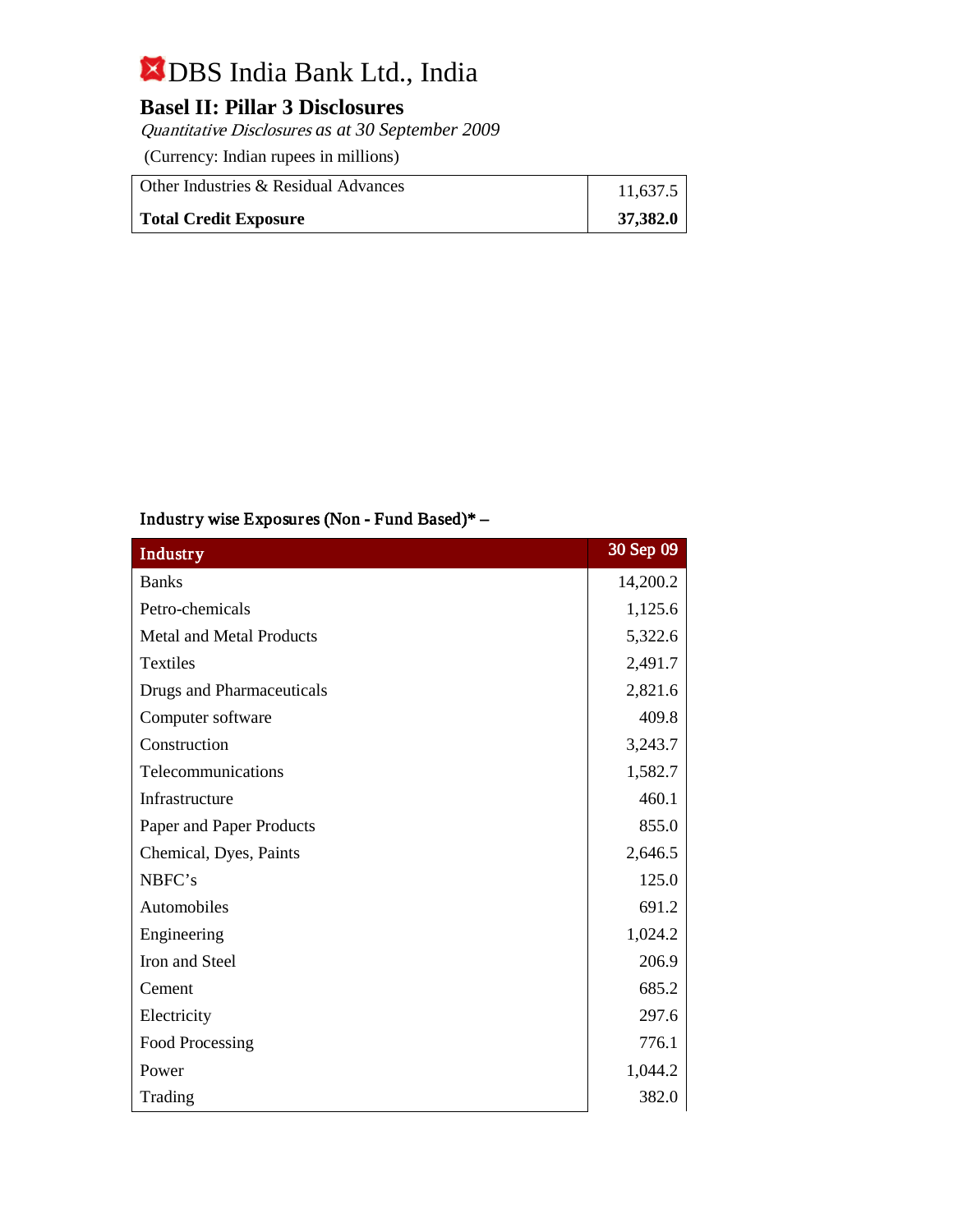### **Basel II: Pillar 3 Disclosures**

Quantitative Disclosures *as at 30 September 2009*

(Currency: Indian rupees in millions)

| Other Industries | 57,587.0 |
|------------------|----------|
| Total            | 97,978.9 |

\* The amount includes trade exposures and Foreign exchange and derivative exposures.

| Particulars          | Cash | <b>Balance</b><br>with | <b>Balance</b><br>with   | Investments | Loans $&$<br><b>Advances</b> | Fixed<br><b>Assets</b>       | Other<br><b>Assets</b> |
|----------------------|------|------------------------|--------------------------|-------------|------------------------------|------------------------------|------------------------|
|                      |      | <b>RBI</b>             | <b>Banks</b>             |             |                              |                              |                        |
| 1 day                | 12.5 | 349.9                  | 693.9                    |             | 2,422.7                      | $\overline{a}$               | 1,443.2                |
| $2-7$ days           |      | 53.1                   |                          |             | 2,962.5                      |                              | 125.9                  |
| $8-14$ Days          | -    | 26.2                   |                          |             | 2,274.1                      | $\qquad \qquad \blacksquare$ | 123.7                  |
| $15-28$ Days         | -    | 164.0                  |                          | 499.0       | 1,735.7                      | -                            | 12.4                   |
| 29 Days-3 Months     | -    | 1,026.6                |                          | 995.5       | 9,037.5                      |                              | 389.0                  |
| 3-6 Months           | -    | 443.2                  |                          | 9,230.5     | 6,202.5                      |                              | 85.6                   |
| $6$ Months $-1$ Year | -    | 214.1                  | $\overline{\phantom{a}}$ | 41,573.9    | 9,171.7                      | $\qquad \qquad \blacksquare$ | 281.4                  |
| $1-3$ Years          | -    | 297.8                  | 2.5                      | 12,808.0    | 1,517.2                      |                              | 80.9                   |
| $3 - 5Y$ ears        | -    | 3.9                    |                          | 969.4       | 75.0                         |                              | 5.8                    |
| Over 5Years          | -    | 1,792.4                |                          |             | 1,983.1                      | 280.5                        | 3,879.2                |
| Total                | 12.5 | 4,371.2                | 696.4                    | 66,076.2    | 37,382.0                     | 280.5                        | 6,427.2                |

### Residual Maturity of Assets as at 30 September 2009

### Classification of NPA's

| <b>Particulars</b>     | 30 Sep 09 |
|------------------------|-----------|
| Amount of NPAs (Gross) | 671.8     |
| Substandard            | 649.2     |
| Doubtful 1             | 22.6      |
| Doubtful 2             |           |
| Doubtful 3             |           |
| Loss                   |           |

Movement of NPAs and Provision for NPAs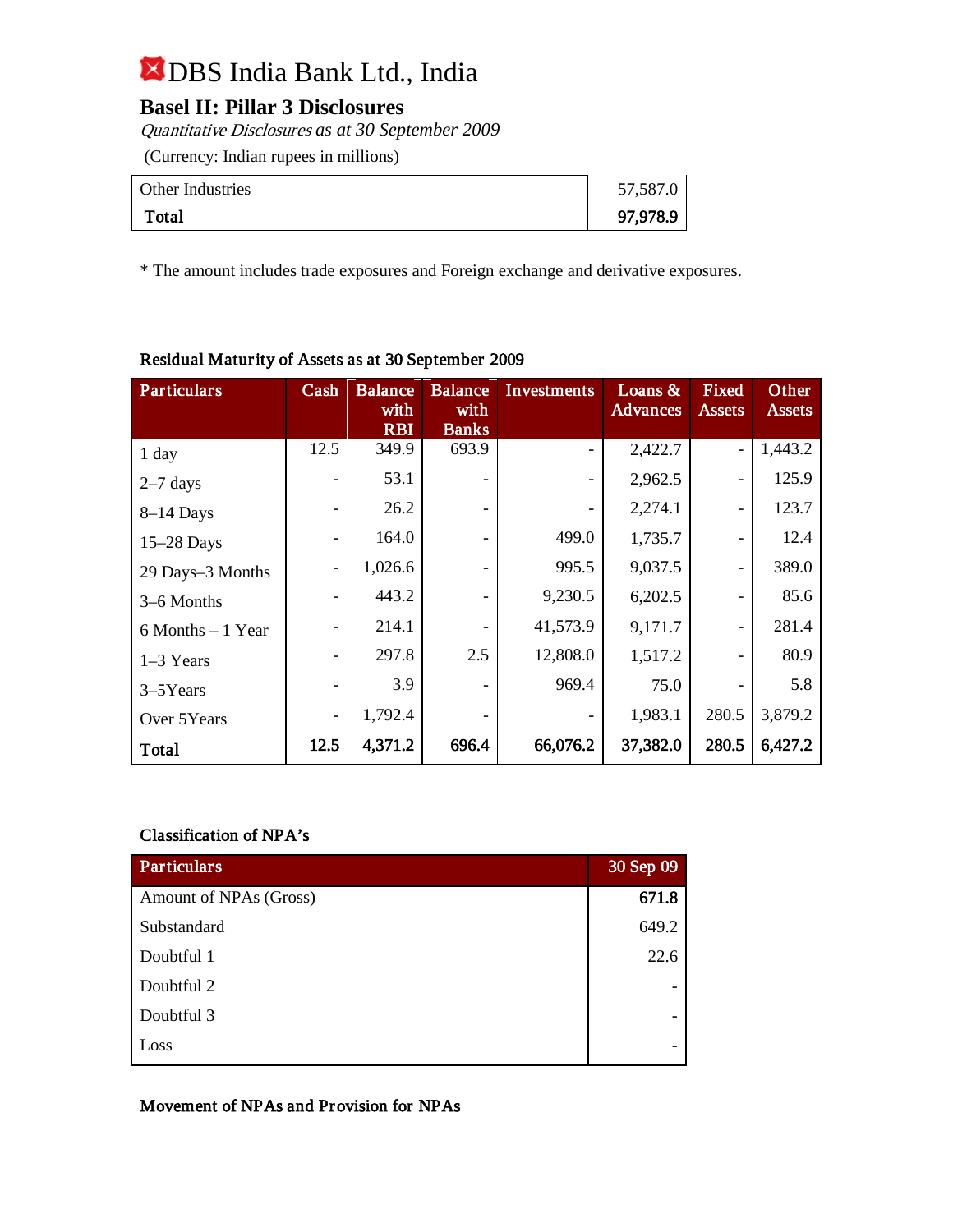### **Basel II: Pillar 3 Disclosures**

Quantitative Disclosures *as at 30 September 2009* (Currency: Indian rupees in millions)

|              | <b>Particulars</b>                                                                       | 30 Sep 09 |
|--------------|------------------------------------------------------------------------------------------|-----------|
| $\mathbf{A}$ | Amount of NPAs (Gross)                                                                   | 671.8     |
| B            | <b>Net NPAs</b>                                                                          | 344.1     |
| $\mathbf C$  | <b>NPA Ratios</b>                                                                        |           |
|              | Gross NPAs to gross advances (%)                                                         | 1.80%     |
|              | - Net NPAs to net advances (%)                                                           | 0.93%     |
| D            | Movement of NPAs (Gross)<br>Opening balance as of the beginning of the financial<br>year | 311.7     |
|              | Additions                                                                                | 471.8     |
|              | Reductions                                                                               | 111.7     |
|              | Closing balance                                                                          | 671.8     |
| E            | Movement of Provision for NPAs                                                           |           |
|              | - Opening balance as of the beginning of the financial<br>year                           | 162.4     |
|              | Provision made during the year                                                           | 265.0     |
|              | Write $-$ offs / Write $-$ back of excess provision                                      | 99.8      |
|              | Closing balance                                                                          | 327.6     |

### 5. Disclosures for Credit Risk: Portfolios subject to Standardised approach

### Quantitative Disclosures

Categorization of Advances (outstanding) classified on the basis of Risk Weightage is provided below:

| Particulars           | 30 Sep 09 |
|-----------------------|-----------|
| $< 100 %$ Risk Weight | 21,393.0  |
| 100 % Risk Weight     | 15,353.9  |
| $>$ 100 % Risk Weight | 635.0     |
| Total                 | 37,382.0  |

### 6. Disclosures for Credit Risk Mitigation on Standardised approach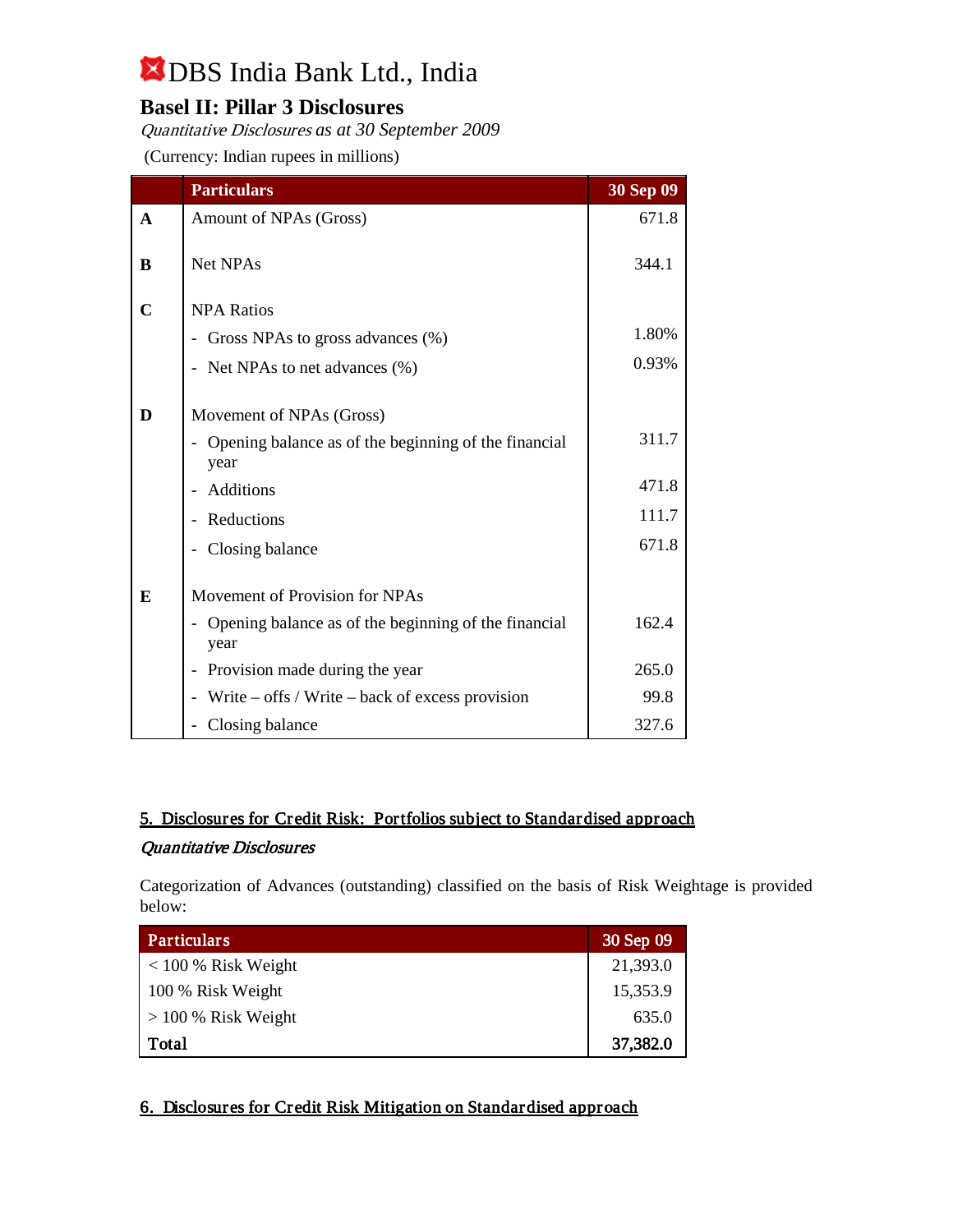**Basel II: Pillar 3 Disclosures** 

Quantitative Disclosures *as at 30 September 2009* (Currency: Indian rupees in millions)

### Quantitative Disclosures

Currently, the Bank only treats Cash and Fixed Deposits placed with the Bank as collateral with a Zero haircut.

### 7. Disclosure on Securitisation for Standardised approach

Not applicable as the Bank does not Securitise assets.

### 8. Disclosure on Market Risk in Trading book

### Quantitative Disclosures

### Capital Requirement for Market Risk

| <b>Particulars</b>                     | 30Sep 09 |
|----------------------------------------|----------|
| Interest rate risk                     | 1,947.0  |
| Foreign exchange risk (including gold) | 270.0    |
| Equity position risk                   |          |

### 9. Interest rate risk in the banking book (IRRBB)

### Quantitative Disclosures

| Change in economic value due to a unit change in interest | <b>INR</b>     |
|-----------------------------------------------------------|----------------|
| rates                                                     | <b>Million</b> |
| $\sqrt{30}$ September 2009                                | 3.6            |

| <b>EaR</b> on the INR book (trading and banking) | INR<br><b>Million</b> |
|--------------------------------------------------|-----------------------|
| 25 September 2009                                | (756.2)               |